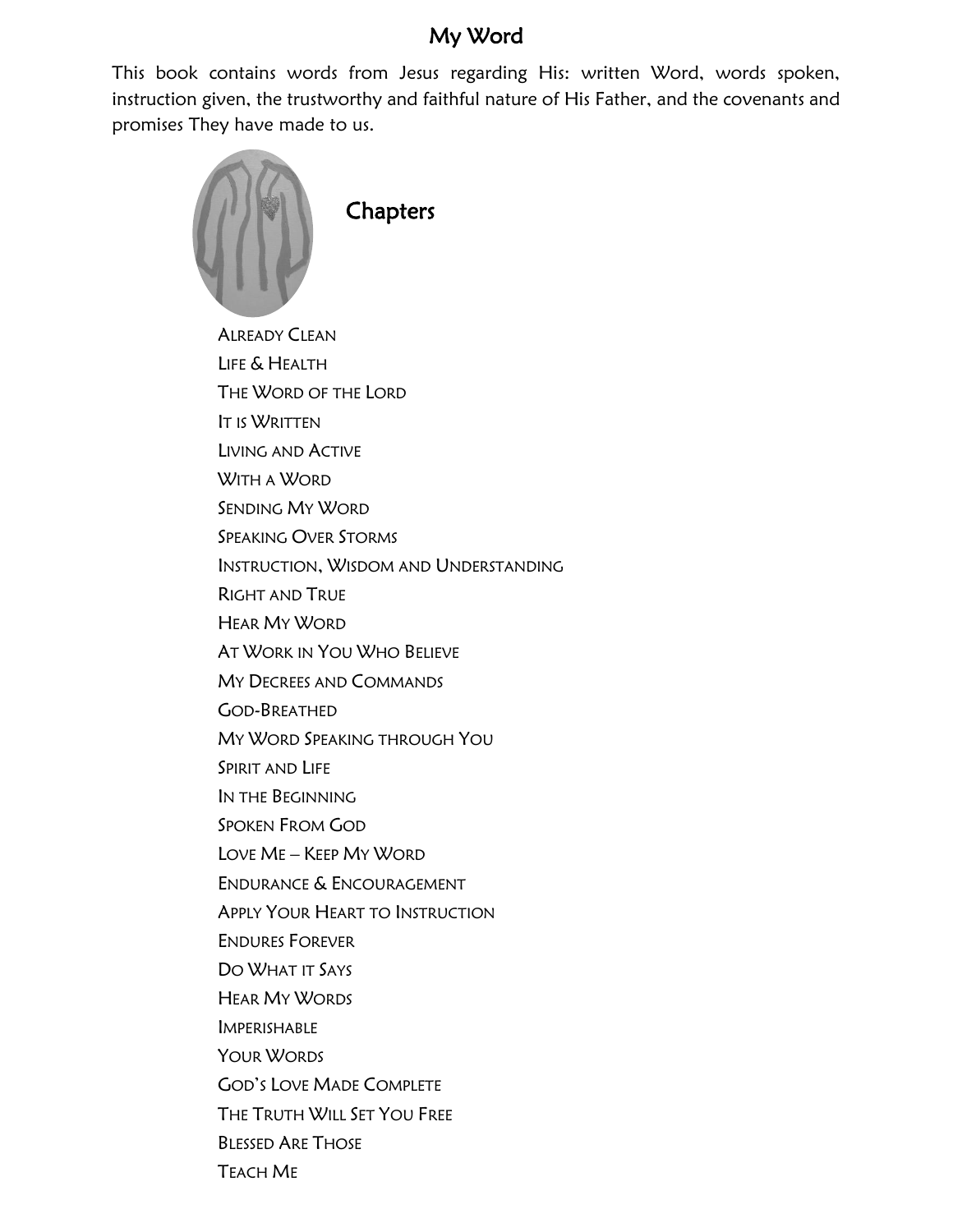#### SAMPLE CHAPTER

## Already Clean

You are already clean because of the word I have spoken to you. Remain in me, and I will remain in you. No branch can bear fruit by itself; it must remain in the vine. Neither can you bear fruit unless you remain in me. I am the vine; you are the branches, if a man remains in me and I in him, he will bear much fruit; apart from me you can do nothing. (John 15:3-8)

#### *My child,*

 *The words I have spoken have given you the ability to be made clean; words of truth, hope, forgiveness and redemption. Words that lead you to the table of My Father's love to partake in the wholeness of My divine sacrifice. Words that tell you the simplicity of His plan for you: "Believe and receive." Believe what has been given to you. Believe that I am the Son of God who came to die for you. Believe in My resurrection and the power that it brings to you. Receive all that My sacrifice provides; wholeness, peace and life everlasting.*

 *Once you understand, believe, and receive what I have spoken concerning these things, you are cleansed. Cleansed once for all past sins and mistakes and cleansed daily as the gifts given continue to work on your behalf. Remain in Me through constant conversation and time in My Word. The words I have spoken are of great importance to you because they bring life and are a testament to the continual healing and restorative power released through My blood.*

 *Do not doubt that you are cleansed completely. Do not judge My forgiveness and restoration for you, based on your capacity to forgive and restore others. I participated in a divine transaction when I took on your sins and exchanged them for My body and My blood. This was a transaction of heavenly magnitude and an order for completeness coming from the Most High God. You do not have to fully understand this transaction to fully receive it. Believe that My words spoken to you are true and the eyes of your spirit will be opened for more understanding.*

 *Remain in Me and I will remain in you. All of Me is available for all of you. As people, you struggle to grasp "all of Me" but know that you were created in My image. As I reveal truth to you, your spirit will come alive to embrace the common threads of our hearts, enlightening your mind and restoring your soul.*